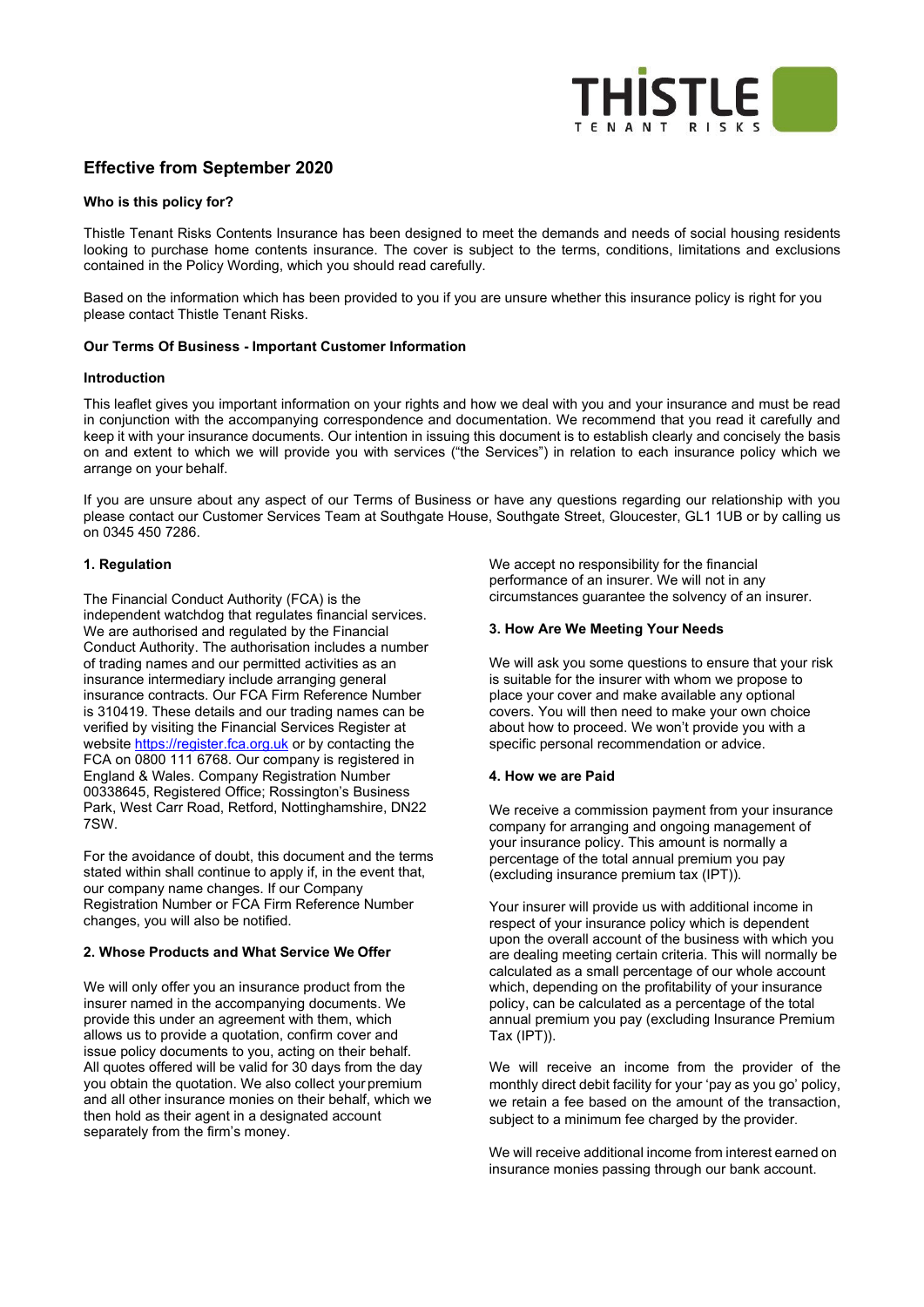## **5. Complaints and Compensation**

We take all complaints seriously. If you are dissatisfied with the level of service, you have received from your insurer please follow the complaints procedure laid out in your policy document. If your complaint is regarding ourselves, please contact us:

If you have a complaint about any aspect of your insurance policy, our service or a claim, call us on 0345 450 7286 or write to: Tenant Risks, Southgate House, Southgate Street, Gloucester, GL1 1UB. Or email: [customerrelations@thistleinsurance.co.uk](mailto:customerrelations@thistleinsurance.co.uk)

We will promptly acknowledge your complaint in writing.

If following our investigation and response to you, you are not satisfied with the outcome or we do not complete our investigation within 8 weeks, you may be eligible to contact the Financial Ombudsman Services (FOS). Details of this will be provided to you in our response. A copy of our complaints procedures is available on request.

If you bought one of our products online you can register your complaint via the Online Dispute Resolution (ODR) platform where you may be able to get help raising your complaint with the Financial Ombudsman Service.

We are covered by the FSCS. You may be entitled to compensation from the scheme if we cannot meet our obligations. This depends on the type of business and the circumstances of the claim. Insurance advising and arranging is covered for 90% of the claim amount with no upper limit. For compulsory classes of insurance, insurance advising and arranging is covered for 100% of the claim without any upper limit. Further information about compensation scheme arrangements is available from the FSCS and can be found on their website [www.fscs.org.uk. T](http://www.fscs.org.uk/)he FSCS does not apply to the following types of insurance: aircraft, ships, goods in transit, aircraft liability, liability of ships and credit.

## **6. Claims Handling**

If you need to make a claim please refer to the guidance in the relevant section of your insurance policy. Insurers generally require immediate notification of a claim or circumstances that may lead to a claim. If you need any additional assistance please contact us.

## **7. Cancellation details**

You have a statutory **right to cancel** your policy if it does not meet your requirements or for any other reason within 14 days of the date you receive your policy documents or the inception date, whichever is the latest. If no claims have been made you will receive a full refund. Insurers reserve the right to make a charge for any cover provided during this time.

Following the expiry of your 14-day statutory cooling-off period, you continue to have the right to cancel this policy and/or any additional cover options at any time during its term. If you do cancel, you will not automatically be entitled to a refund of the premium paid. The Insurers may at their discretion allow a refund of premium in respect of the cancelled cover, less a proportionate deduction for the time we have provided such cover, provided that no claim has been made or is pending during the current period of insurance. If you

cancel this policy, we reserve the right to charge a cancellation fee to cover our administrative costs. You will be notified of any cancellation fee prior to them being levied.

We and/or the insurers may cancel the Policy at any time by giving you 7 days' notice in writing where there is a valid reason for doing so. A cancellation letter will be sent to you at your last known address.

Minimum Refunds – we will not provide a refund where the refund amount is £5.00 or less.

#### **8. Your Duty To Give Information - Consumer Insurance (Disclosure & Representation) Act 2012**

Please take reasonable care to answer all the questions honestly and to the best of your knowledge. If you don't answer the questions correctly, your policy may be cancelled, or your claim may be rejected or not fully paid. It is important that you read all insurance documents issued to you and ensure that you are aware of the cover, limits and other terms that apply. Particular attention must be paid to any warranties and conditions as failure to comply with them could invalidate your policy.

Once cover has been arranged, you must immediately notify us of any changes to the information that has been provided to your insurers.

## **9. Data Protection**

We are registered with The Information Commissioners Office in the UK and we undertake to comply with the most current Data Protection Act and regulations in all our dealings with your personal data. Your personal information will be kept secure.

Our Data Protection Officer's contact details are: Data Protection Officer, PIB Group Limited, 1 Minister Court, Mincing Lane, London, EC3R 7AA. Email: [dpo@pib-insurance.com](mailto:dpo@pib-insurance.com)

We collect your personal data for use by PIB Group Limited and subsidiary companies. We use this personal data for the provision of information or to fulfil the requirements of a contractual or service relationship which may exist between you and our organisation. In addition, special categories of personal data such as data about your health and criminal convictions may be processed on a public interest basis if this is necessary for insurance purposes.

If you provide personal data to us relating to any person other than yourself, you must ensure that they understand how their personal data will be used and that you are authorised to disclose it to us, and to consent to its use on their behalf.

Your data may be passed on to other insurance service providers and claim management companies to fulfil the contract or service. More information on how the Insurance market works is available from the London Insurance Market Core Uses Information Notice available on-line here:

<https://www.pibgroup.co.uk/core-uses>

We may share your information with credit agencies and other companies for use in credit decisions, for fraud prevention and to pursue debtors. Specifically, if you ask us to arrange finance for your payment of premium, the companies we ask may perform a credit check. This may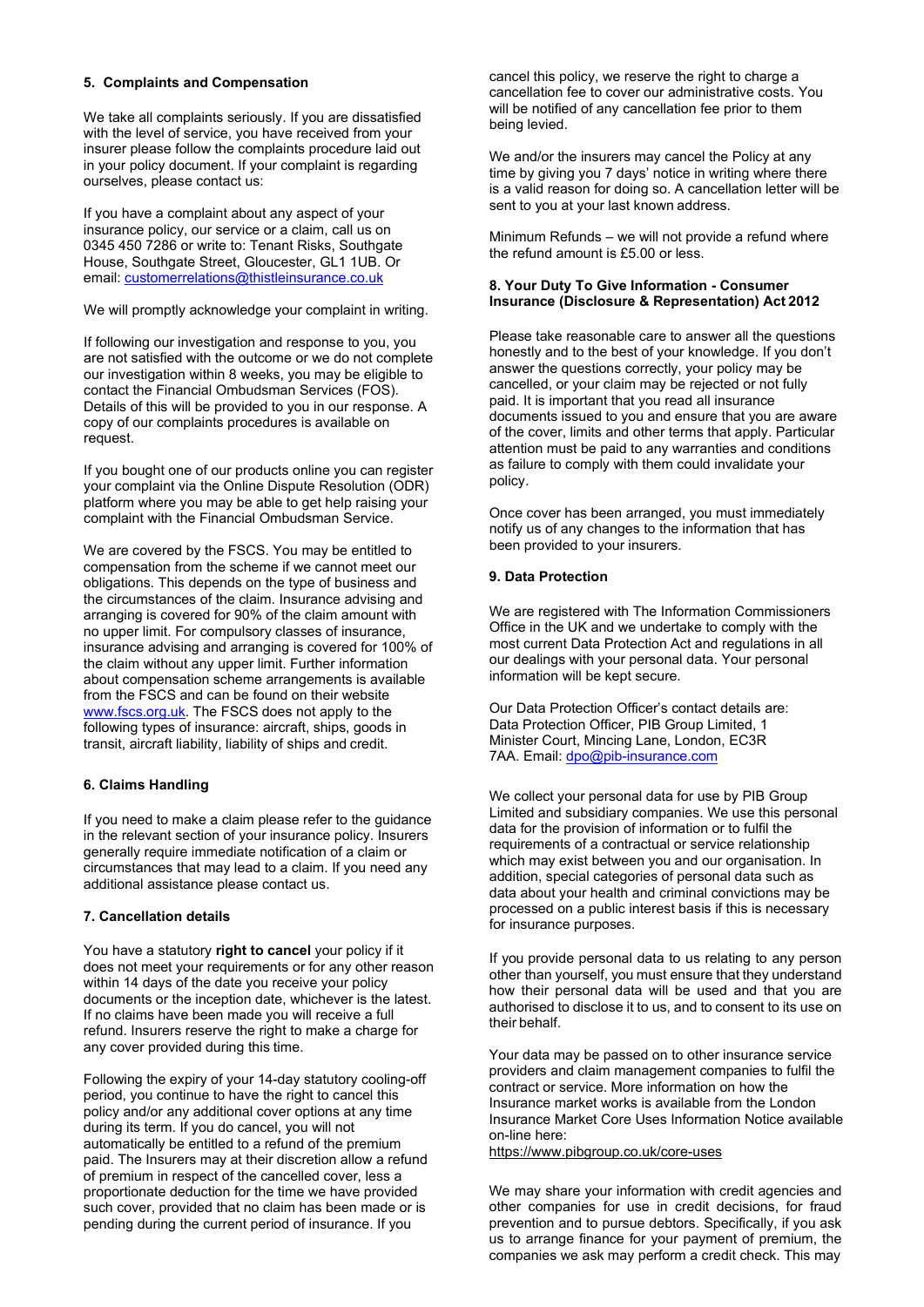happen at inception and each renewal of the policy.

If you ask us to obtain insurance on your behalf outside of the European Union, you accept that personal data associated with that policy will be covered only by local data protection law and will not be covered by European or UK data protection regulations.

We may use your personal data for other similar purposes, including marketing and communications, but that will only occur if we have your consent or another legal justification for doing so. You have a right at any time to stop us from contacting you for marketing purposes.

Please be aware that telephone calls may be monitored and/or recorded.

You have the right to request access to any of your personal data we may hold. If any of that information is incorrect, you can request that we correct it. If we arenot using your information correctly, you can request that we stop using it or that we delete it completely.

If you would like to make a request to see what personal data of yours we hold, you may make a request to our Data Protection Officer using the details above.

Where we have asked for your consent to use your personal data, you have the right to withdraw that consent at any time. If you withdraw your consent, we will stop using your personal data where legally possible. Any processing undertaken before your withdrawal remains valid and lawful.

## **10. Conflicts of Interest**

Occasions can arise where we, or one of our associated companies, clients or product providers, may have a potential conflict of interest with business being transacted for you. If this happens, and we become aware that a potential conflict exists, we will write to you to obtain your consent before we carry out your instructions and we will detail the steps we will take to ensure fair treatment.

#### **11. Renewal details**

We will endeavour to provide you renewal terms within a reasonable period or notify you that renewal is not being invited. Attached to the renewal terms will be a statement of any changes to the terms of the policy, and changes to any information required under EU directives, it will also contain a statement of price and information about cancellation. If we do not receive your instructions prior to the renewal date, we reserve the right to renew your policy and if you pay by instalments to continue to accept payment unless you notify us that you wish to cancel your policy, however we are not obligated to renew on your behalf. If we have assumed that renewal is required, where your instructions were not received, you may be liable to make payment to us/Insurers.

#### **12. Pay as you go**

If you have selected to pay weekly, fortnightly, or monthly, we will endeavour to provide you with your policy terms (including the policy wording and schedule) upon the anniversary of the Scheme Policy in place with your Local Authority/Housing Association.

Attached to the Scheme Policy terms will be a statement of any changes to the terms of your policy, and changes to any information required under EU directives, it will also contain a statement of price and information about cancellation. Providing you continue to make payment, you cover will remain in force, unless you notify us that you wish to cancel your policy.

#### **13. Limit of Liability – Your attention is specifically drawn to this clause which limits or excludes our liability to you**

Our liability for losses suffered by you as a direct consequence of any negligent performance of our services shall be limited in all circumstances to £20,000,000 per claim.

In respect of any other claim arising out of our performance or non-performance of the services hereunder our liability shall be limited to the amount of commission and fees which we have received for arranging your insurance cover during the 12 months prior to such claim arising.

If you feel that the above limits are not sufficient for you we will be happy to discuss a higher limit of liability. If agreed, this will be set down in writing and form part of these Terms of Business. Please be aware that there may be an additional charge or other terms if we agree to amend this clause, these will be discussed with you prior to any amendment taking place.

## **14. Third Party Rights**

Nothing in these Terms of Business will give any person any right to enforce any term which that person would not have had but for the Contracts (Rights of Third Parties) Act 1999.

#### **15. Money Laundering/Proceeds of Crime**

We are obliged to report to the National Crime Agency any suspicion of money laundering or terrorist financing activity and we are prohibited from disclosing any such report.

Claims payments will be made in favour of you, the insured.

#### **16. Liability for Directors, Officers or Employees**

You acknowledge and agree not to make any claim personally against any employee, director or officer arising out of the work and services provided under these Terms of Business. This clause does not in any way limit or affect our liability to you as set out below.

#### **17. Termination of this agreement**

You may cancel these Terms of Business with us at any time. If you do so, we will continue to be entitled to receive any fees or commissions payable. We reserve the right to resign as your broker. If policies are to be cancelled, due notice will be given in accordance with the terms of the insurance policies. We will continue to fulfil any outstanding regulatory responsibilities to you following termination of these Terms of Business.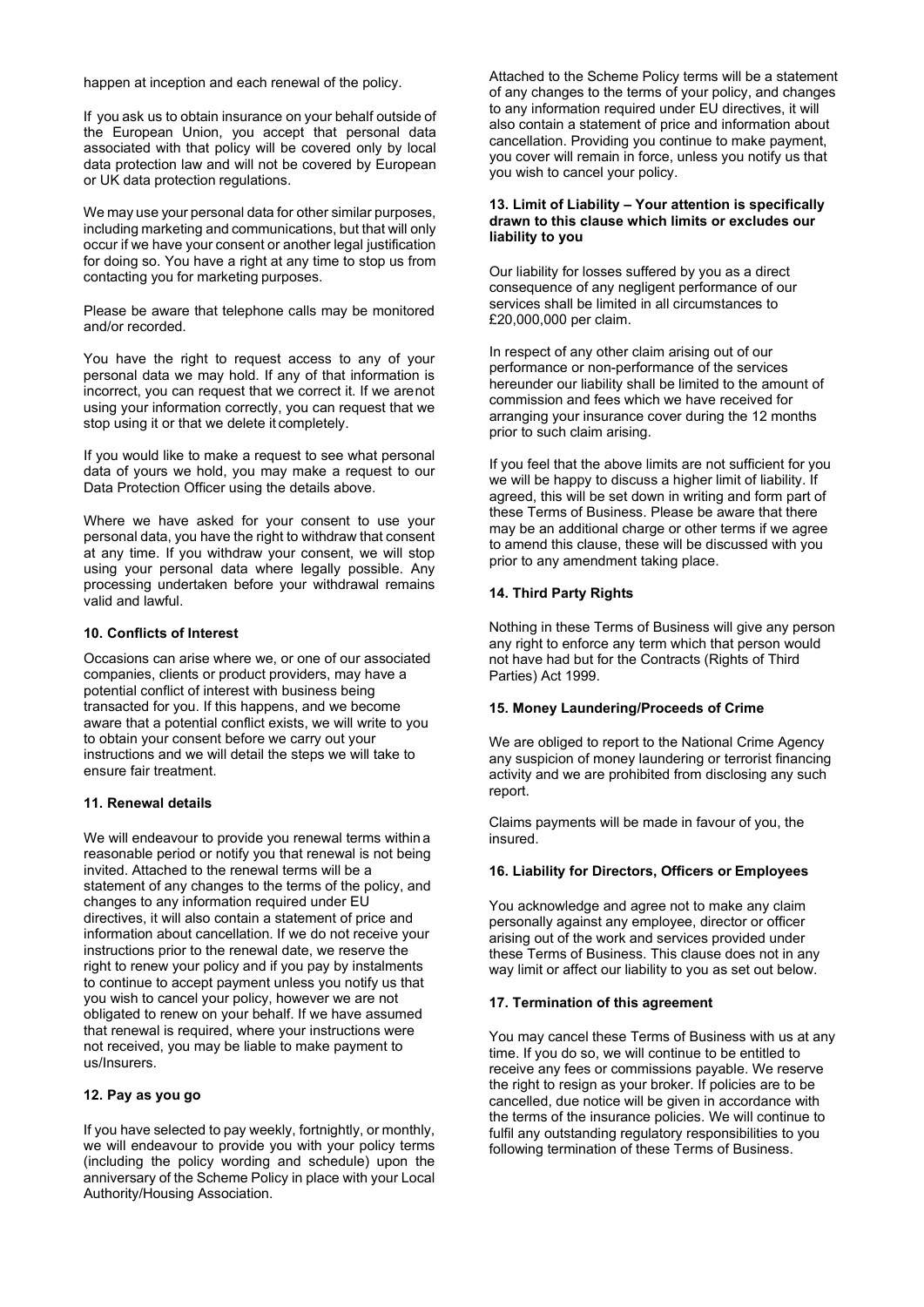#### **18. General**

Each of our rights or remedies is without prejudice to any other right or remedy we may have whether under a contract or not.

Our failure or delay in enforcing or partially enforcing any provision of a contract will not be construed as a waiver of any of our rights under a contract.

## **19. Severability**

If any part of these Terms of Business is or becomes illegal, invalid or unenforceable then that part shall be deemed to be removed from these Terms of Business

and shall not in any way affect the legality, validity or enforceability of the remaining Terms of Business.

## **20. Waiver**

Your rights and our rights under these Terms of Business may be waived if specifically agreed in writing by you and us but not otherwise.

## **21. Law applicable**

These Terms of Business shall be governed by and construed in accordance with English Law and shall be subject to the exclusive jurisdiction of the courts of England and Wales.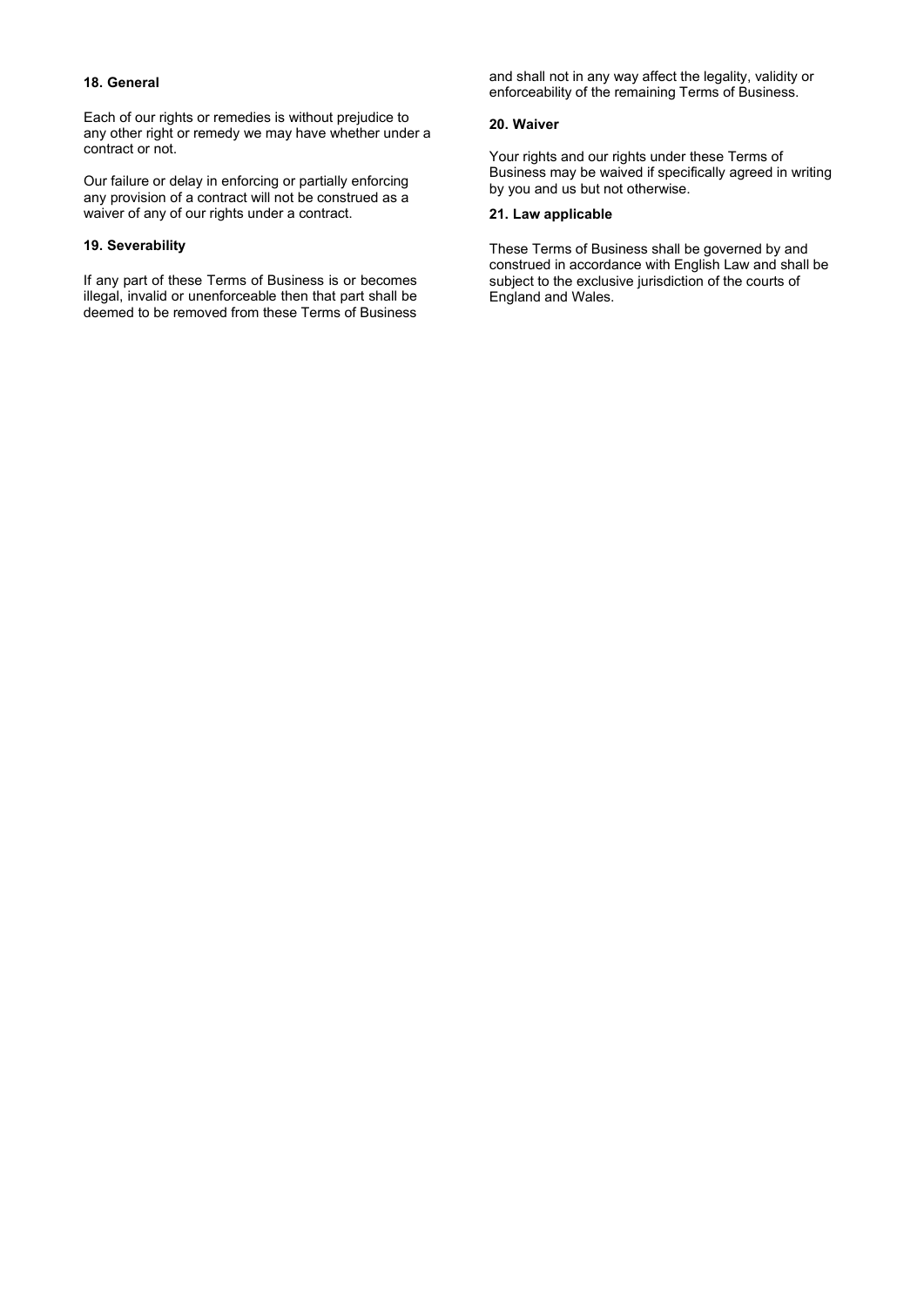# **PRIVACY NOTICE**

This Privacy Notice provides details of the personal data we collect from you, what we do with it, how you might access it and who it might be shared with.

## **Our Contact Information and Data Protection Officer**

The specific company acting as a data controller of your personal information will be listed in the documentation we provide to you. The company is a subsidiary of PIB Group Limited.

Our Data Protection Officer can be contacted directly here: Data Protection Officer PIB Group Limited 1 Minster Court, Mincing Lane, London, EC3R 7AA

Email: [dpo@pib-insurance.com](mailto:dpo@pib-insurance.com)

Tel: 0330 058 9700

## **What we do with your personal data**

We use the personal data you give to us to provide insurance policies and to process claims.

We may use your personal data for other similar purposes, including marketing and communications, but that will only occur if we have your consent or where, as a current or previous user of our services, we rely on a legitimate interest justification for doing so. You have a right at any time to stop us from contacting you for marketing purposes.

Please contact us to do so - see above.

The way insurance works means that your information may be shared with, and used by, a number of third parties in the insurance or risk sector; for example, insurers, agents or brokers, reinsurers, loss adjusters, sub-contractors, specific service providers, claim management companies, regulators, law enforcement agencies, fraud and crime prevention and detection agencies and compulsory insurance databases. We will only disclose your personal information in connection with the insurance cover that we provide and to the extent required or permitted by law.

More information on how the Insurance market works is available from the London Insurance Market Core Uses Information Notice available at https://www.pibgroup.co.uk/core-uses

## **What personal data do we collect?**

We collect and use relevant information about you to provide you with insurance cover and to meet our legal obligations.

This information includes details such as your name, address and contact details and any other information that we collect about you in connection with the insurance cover from which you benefit.

Special categories of personal data such as data about your health and criminal convictions may be collected and processed on a consent or public interest basis if this is necessary for insurance purposes.

If you provide us with personal data about other people, for example; family members you wish to add to a policy or contract, we expect you to ensure that they know you are doing so and they are content with their information being provided to us.

We may record or monitor calls for training purposes, to improve the quality of our service and to prevent and detect fraud.

#### **How do we look after personal data?**

We restrict, secure and control all of our systems. We retain personal data only for as long as is necessary to undertake the contracts and to respond to your requests, or longer if required by law.

#### **How can you access your personal data?**

You have the right to request access to any of your personal data we may hold. If any of that information is incorrect, you can request that we change it. If we are not using your information correctly, you can request that we stop using it or that we delete it completely.

If you would like to make a request to see what personal data of yours we hold, you may make a request to our Data Protection Officer using the details above.

Where we have asked for your consent to use your personal data, you have the right to withdraw that consent at any time. If you withdraw your consent, we will stop using your personal data where legally possible. Any processing undertaken before your withdrawal remains valid and lawful.